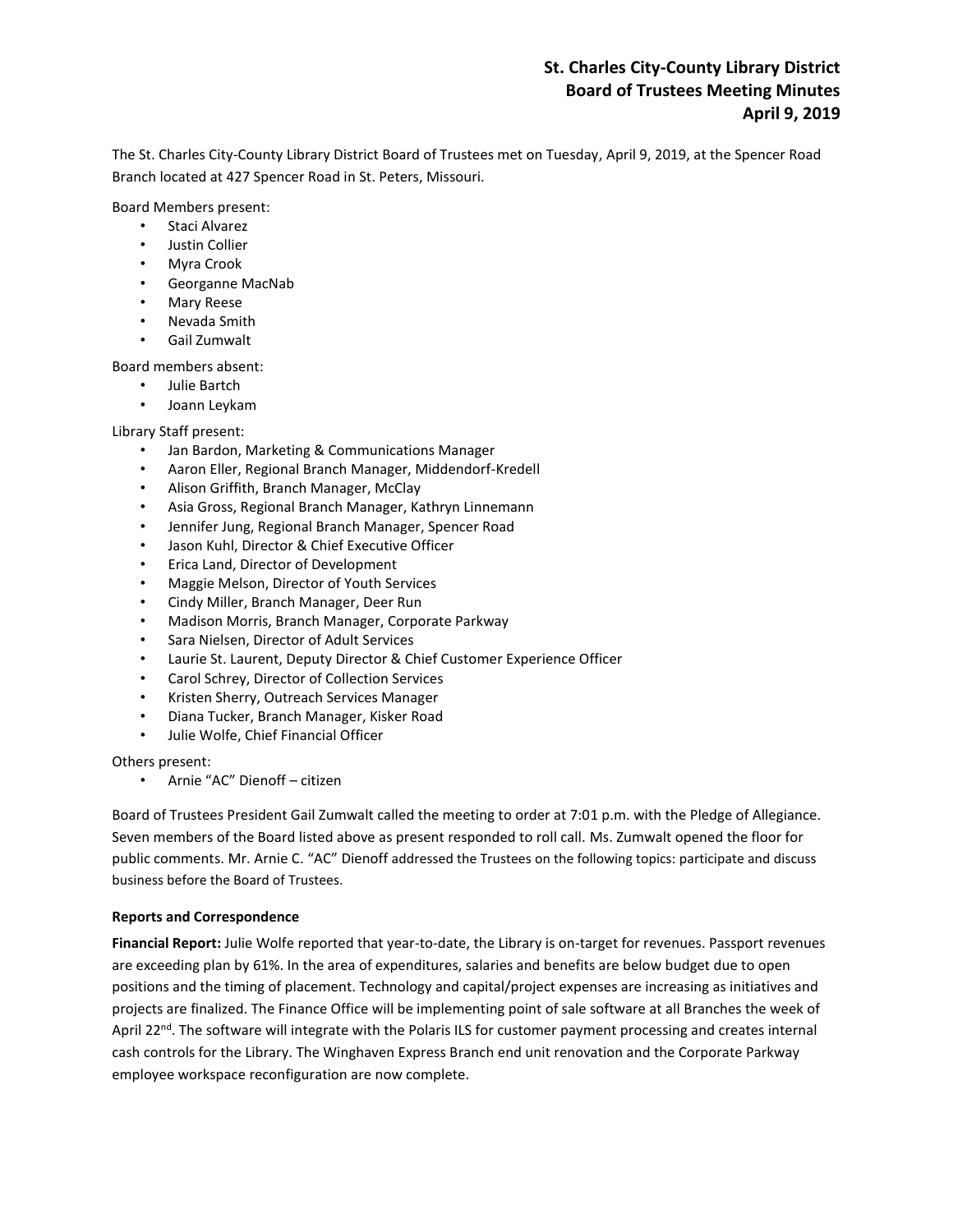**Director's Report:** Jason Kuhl noted the following items in addition to the Director's Report:

- Laurie and Jason met with 299 staff members during March to communicate the new Strategic Plan information.
- The Group 4 Facilities Master Plan contract was signed today. Group 4 will be here in mid-May for site visits.
- The final round of Chief Talent Officer interviews will conclude this week.
- This year's Imagine Gala will be held October 19th, 2019, and the theme is *Charlie and the Chocolate Factory*.
- Sara Nielsen and Maggie Melson spoke about upcoming author events.

## **Marketing Update:**

Jan Bardon reported that we are in the middle of celebrating National Library Week. "Libraries = Strong Communities" banners have been hung in all the branches and customers can write comments or draw on them. We are also celebrating the introduction of the Library's new URL "mylibrary.org" this week by handing out reusable tote bags to customers. An eblast will be sent to 93,000 former customers to invite them back to the library (a traditional mailer will be sent to former customers that we do not have email addresses for).

**Monthly Statistical Report:** Total Circulation for the month of March 2019 was 540,186, which includes physical checkouts, eMedia checkouts, renewals and auto-renewals. There were 1,917 new library cards issued in March, 316 of which were online registrations. Year-to-date eMedia usage increased 5.44% (614,076 in FY 19 vs. 582,398 in FY 18). FY 19 year-to-date program attendance increased 6.57% and the number of programs offered increased 6.09%. There were 123,450 self-checkouts in March. Note that the implementation of the new ILS has changed how some of our statistics are collected and some comparisons are currently not available.

## **Correspondence:** None.

## **CONSENT AGENDA:**

Minutes from the March 12, 2019, Regular Meeting

**MOTION:** Mary Reese moved to accept the consent agenda as presented. Georganne MacNab second. Motion approved seven affirmative, zero negative, zero abstentions and two absent.

## **FORMAL AGENDA:**

## **OLD BUSINESS**

None.

### **NEW BUSINESS**

**19-37 – Approval of Revision to Policy e075, Dress Appropriate for Employees** The Trustees were asked to approve a revision to Policy e075, Dress Appropriate for Employees. The changes are based on some recommendations of the staff appreciation librarian service council. The Library is continuing its effort to move from long, very specific policies toward broader policies that outline an overall philosophy and allow for discretion and adaptation to various circumstances, schedules and job assignments. The revised policy calls for clothing and appearance to be work-appropriate with consideration given to the staff member's position, duties, customer contact, and specific assignments. Managers will be responsible for ensuring their staff are meeting the standard. The revised policy includes suggested revisions provided by the Library's attorney. The policy has been re-named Employee Dress Code.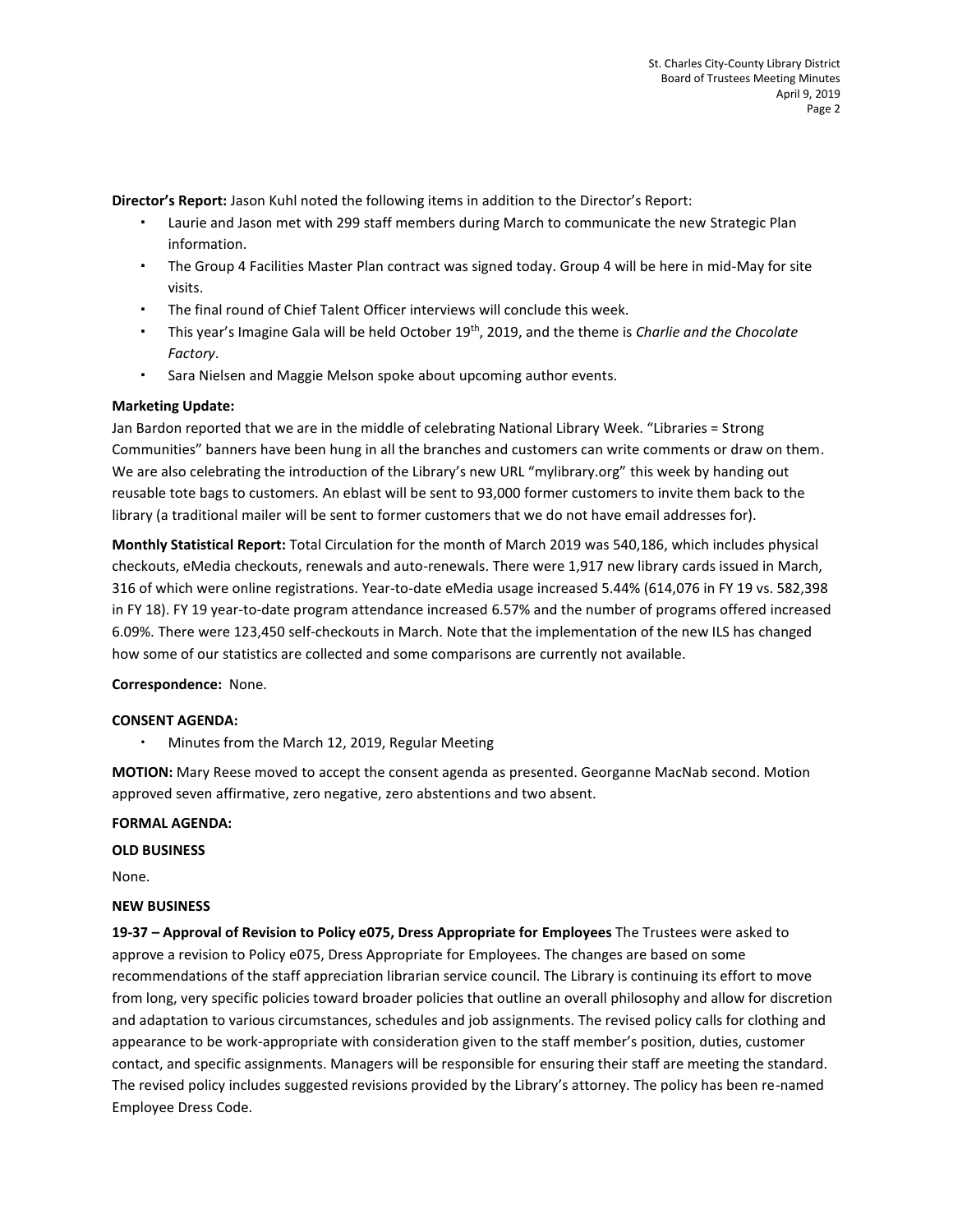**MOTION:** Nevada Smith moved to approve the revisions to Policy e075, and rename the policy Employee Dress Code. Justin Collier second. Motion approved seven affirmative, zero negative, zero abstentions and two absent.

**19-38: Audit Services Extension for Fiscal Year 2019** The Library's audit services agreement with Schowalter & Jabouri, P.C., for fiscal years 2016, 2017 and 2018 has concluded. Schowalter & Jabouri has forwarded an Audit Extension Letter to the Board of Trustees' Finance & Audit Committee for fiscal year 2019, with an option to renew for fiscal year 2020. The Government Finance Officers Association (GFOA) recommends the standard of multi-year agreements of at least five years' duration. According to Board Treasurer, Justin Collier, the Finance & Audit Committee recommends extending the audit contract with Schowalter & Jabouri, P.C., for fiscal year 2019.

**MOTION:** Justin Collier moved to extend the audit services agreement with Schowalter & Jabouri, P.C., for fiscal year 2019. Georganne MacNab second. Motion approved seven affirmative, zero negative, zero abstentions and two absent.

**19-39: Approval of FY 19 Personnel Budget Adjustment** The Trustees were asked to approve a fiscal year 2019 personnel budget adjustment of \$1,200 to reclassify and then transfer two existing Collection Services staff to positions in the Outreach Services Department and the Youth Services Department. Due to increased demand in Outreach Services and Youth Services, staff currently classified as Library Processors in Collection Services have been assisting with a variety of tasks in those departments. This transfer and reclassification will give existing staff in those departments much needed support to focus on meeting existing demand and attracting new customers. Due to the increase in responsibility of the new tasks, we are requesting to reclassify a total of 2.0 FTE of current staff from Step 6 – Library Processor to Step 7 – Library Assistant. Collection Services will implement new workflows to accommodate the transfers.

**MOTION:** Georganne MacNab moved to approve the Fiscal Year 2019 personnel budget adjustment of \$1,200 and to reclassify 2.0 FTE of current staff from Step 6 – Library Processor to Step 7 – Library Assistant. Myra Crook second. Motion approved seven affirmative, zero negative, zero abstentions and two absent.

**19-40: Creation of Teen Space at Kathryn Linnemann Branch – Discussion** The development of a space for teens at the Kathryn Linnemann Branch has long been a point of discussion. There are routinely 50+ unattended teens in the branch on weekday afternoons during the school year. The branch is one of the few locations without a dedicated, enclosed space for teens and we need to balance their needs with the rest of the customers who are looking for a different library experience. As we move into the Facilities Master Plan we need to look at the space as a whole. A firm was hired to conduct an adjacency plan that will flow into a future remodel of the branch. Jason presented a plan for the future that provides a large children's space, centralized service desk, a quiet room, genealogy space, teen area, additional multi-purpose room, and a large meeting room. In the interim, an enclosed teen space would be created by rearranging the public computer area and relocating staff offices. The estimated cost is approximately \$65,000, not including design work. The Library has \$150,000 allocated for a re-lamping project at the branch in FY 19, however this is a much higher priority. The next step would be to issue an RFQ for design services.

Agenda Item 19-40, Creation of Teen Space at Kathryn Linnemann Branch, was a discussion and no action was taken.

**MOTION**: At 7:44 p.m. Georganne MacNab moved to go into Closed Session pursuant to RSMo 610.021(2) "Leasing, purchase or sale of real estate by a public governmental body where public knowledge of the transaction might adversely affect the legal consideration therefore" and RSMo610.021 (13) "Individually identifiable personnel records, performance ratings or records pertaining to employees or applicants for employment…". Second by Justin Collier. The roll call vote was Staci Avarez – yes; Justin Collier – yes; Myra Crook – yes; Georganne MacNab – yes; Mary Reese – yes; Nevada Smith – yes; Gail Zumwalt – yes. Motion passed seven affirmative, zero negative, zero abstentions and two absent.